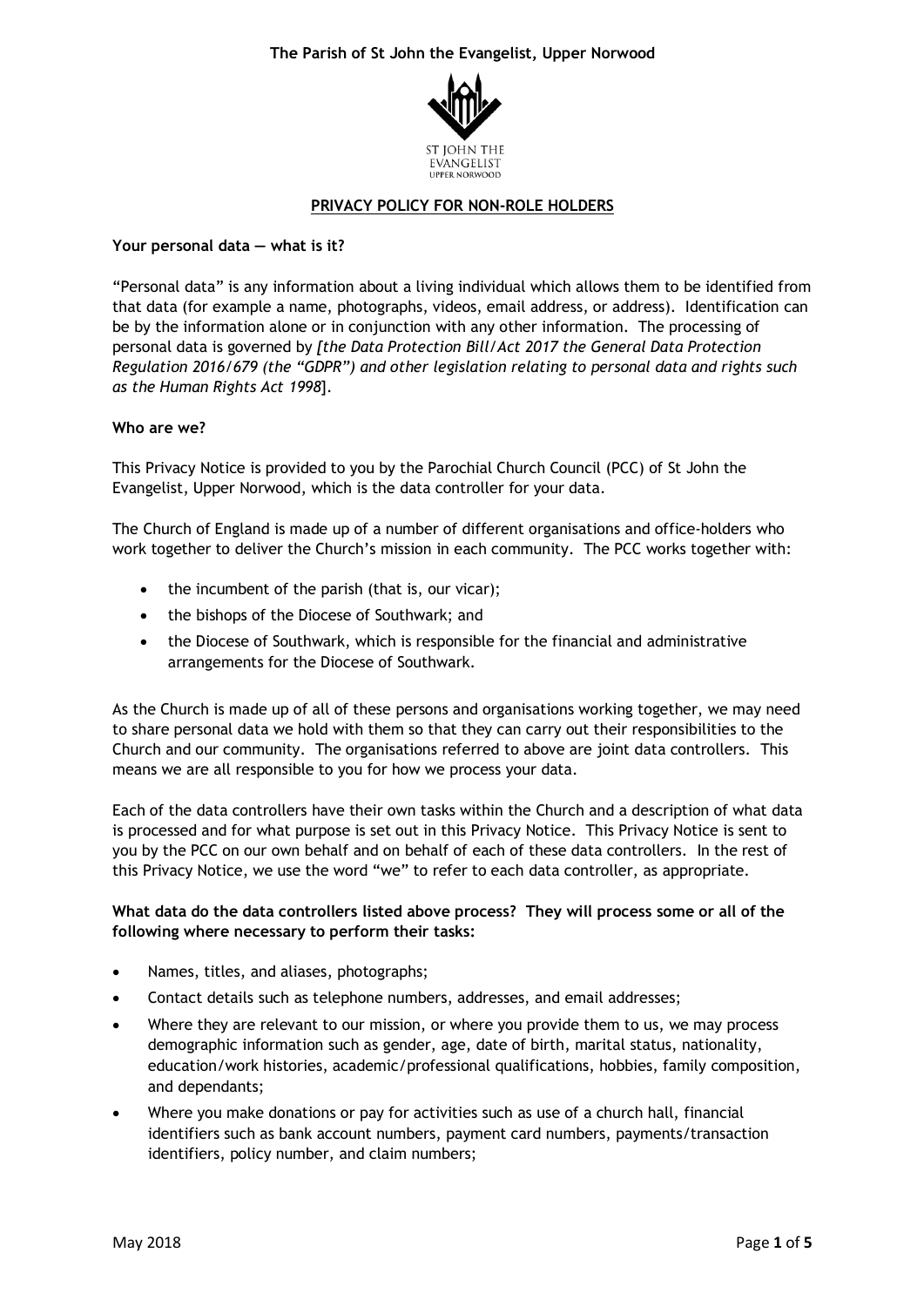The data we process is likely to constitute sensitive personal data because, as a church, the fact that we process your data at all may be suggestive of your religious beliefs. Where you provide this information, we may also process other categories of sensitive personal data: racial or ethnic origin, sex life, mental and physical health, details of injuries, medication/treatment received, political beliefs, labour union affiliation, genetic data, biometric data, data concerning sexual orientation and criminal records, fines and other similar judicial records.

## **How do we process your personal data?**

The data controllers will comply with their legal obligations to keep personal data up to date; to store and destroy it securely; to not collect or retain excessive amounts of data; to keep personal data secure, and to protect personal data from loss, misuse, unauthorised access and disclosure and to ensure that appropriate technical measures are in place to protect personal data.

We use your personal data for some or all of the following purposes:

- To enable us to meet all legal and statutory obligations (which include maintaining and publishing our electoral roll in accordance with the Church Representation Rules);
- To carry out comprehensive safeguarding procedures (including due diligence and complaints handling) in accordance with best safeguarding practice from time to time with the aim of ensuring that all children and adults-at-risk are provided with safe environments;
- To minister to you and provide you with pastoral and spiritual care (such as visiting you when you are gravely ill or bereaved) and to organise and perform ecclesiastical services for you, such as baptisms, confirmations, weddings and funerals;
- To deliver the Church's mission to our community, and to carry out any other voluntary or charitable activities for the benefit of the public as provided for in the constitution and statutory framework of each data controller;
- To administer the parish, deanery, archdeaconry and diocesan membership records;
- To fundraise and promote the interests of the Church and charity;
- To maintain our own accounts and records;
- To process a donation that you have made (including Gift Aid information);
- To seek your views or comments;
- To notify you of changes to our services, events and role holders;
- To send you communications which you have requested and that may be of interest to you. These may include information about campaigns, appeals, other fundraising activities;
- To process a grant or application for a role;
- To enable us to provide a voluntary service for the benefit of the public in a particular geographical area as specified in our constitution;
- Our processing also includes the use of CCTV systems for the prevention and prosecution of crime.

## **What is the legal basis for processing your personal data?**

Most of our data is processed because it is necessary for our legitimate interests, or the legitimate interests of a third party (such as another organisation in the Church of England). An example of this would be our safeguarding work to protect children and adults at risk. We will always take into account your interests, rights and freedoms.

Some of our processing is necessary for compliance with a legal obligation. For example, we are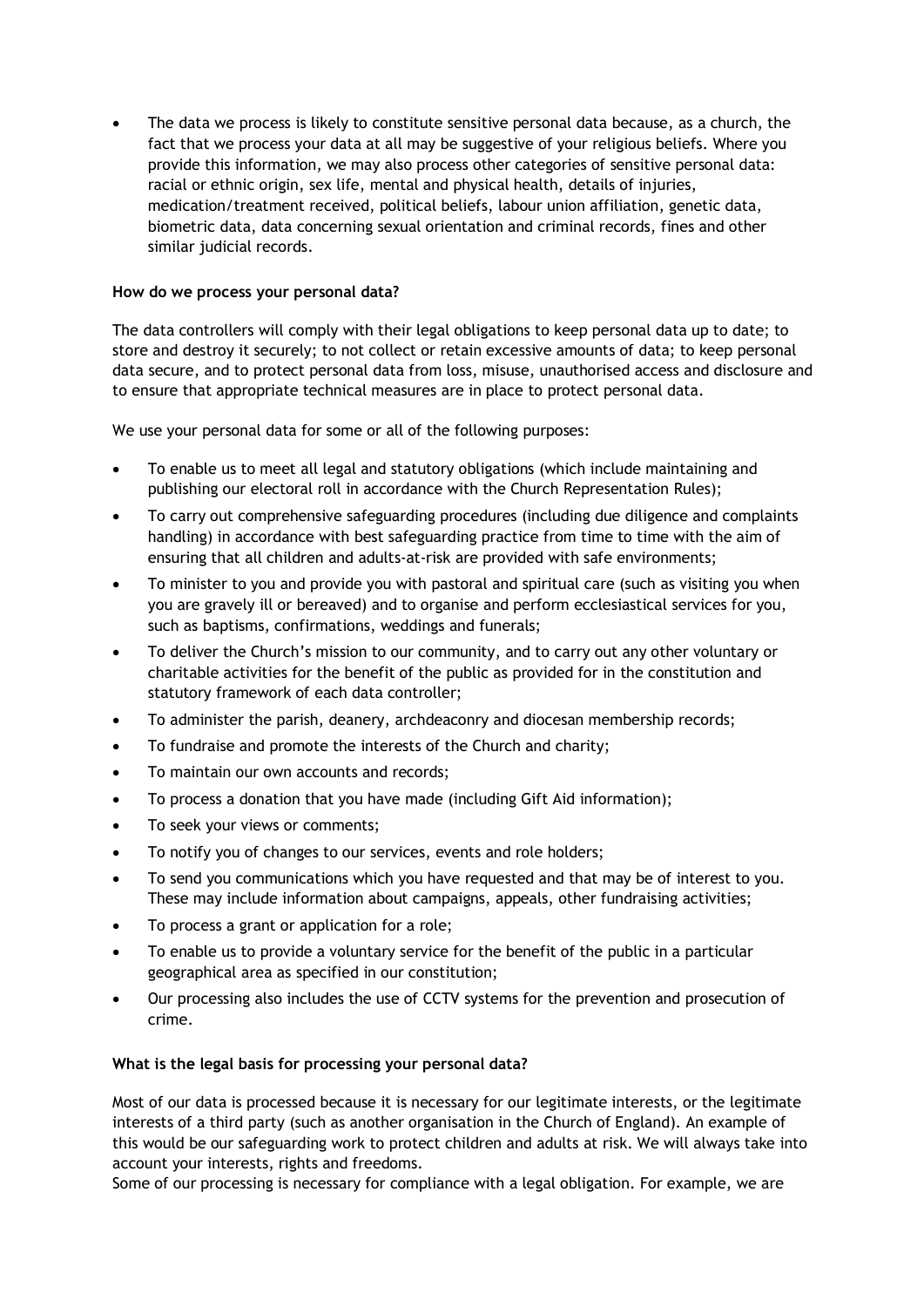required by the Church Representation Rules to administer and publish the electoral roll, and under Canon Law to announce forthcoming weddings by means of the publication of banns.

We may also process data if it is necessary for the performance of a contract with you, or to take steps to enter into a contract. An example of this would be processing your data in connection with the hire of church facilities.

Religious organisations are also permitted to process information about your religious beliefs to administer membership or contact details.

Where your information is used other than in accordance with one of these legal bases, we will first obtain your consent to that use.

### **Sharing your personal data**

Your personal data will be treated as strictly confidential. It will only be shared with third parties where it is necessary for the performance of our tasks or where you first give us your prior consent. It is likely that we will need to share your data with some or all of the following (but only where necessary):

- The appropriate bodies of the Church of England including the other data controllers;
- Our agents, servants and contractors. For example, we may ask a commercial provider to send out newsletters on our behalf, or to maintain our database software;
- Other clergy or lay persons nominated or licensed by the bishops of the Diocese of Southwark to support the mission of the Church in our parish. For example, our clergy are supported by our area dean and archdeacon, who may provide confidential mentoring and pastoral support. Assistant or temporary ministers, including curates, deacons, licensed lay ministers, commissioned lay ministers or persons with Bishop's Permissions may participate in our mission in support of our regular clergy;
- Other persons or organisations operating within the Diocese of Southwark including, where relevant, the Southwark Diocesan Board of Education, Southwark Cathedral and Subsidiary Bodies;
- There may be other legal entities we share data with within the Church of England who are also data controllers;
- On occasion, other churches with which we are carrying out joint events or activities.

#### **How long do we keep your personal data?**

• We will keep some records permanently if we are legally required to do so. We may keep some other records for an extended period of time. For example, it is current best practice to keep financial records for a minimum period of 7 years to support HMRC audits. In general, we will endeavour to keep data only for as long as we need it. This means that we may delete it when it is no longer needed.

### **Your rights and your personal data**

You have the following rights with respect to your personal data:

When exercising any of the rights listed below, in order to process your request, we may need to verify your identity for your security. In such cases we will need you to respond with proof of your identity before you can exercise these rights.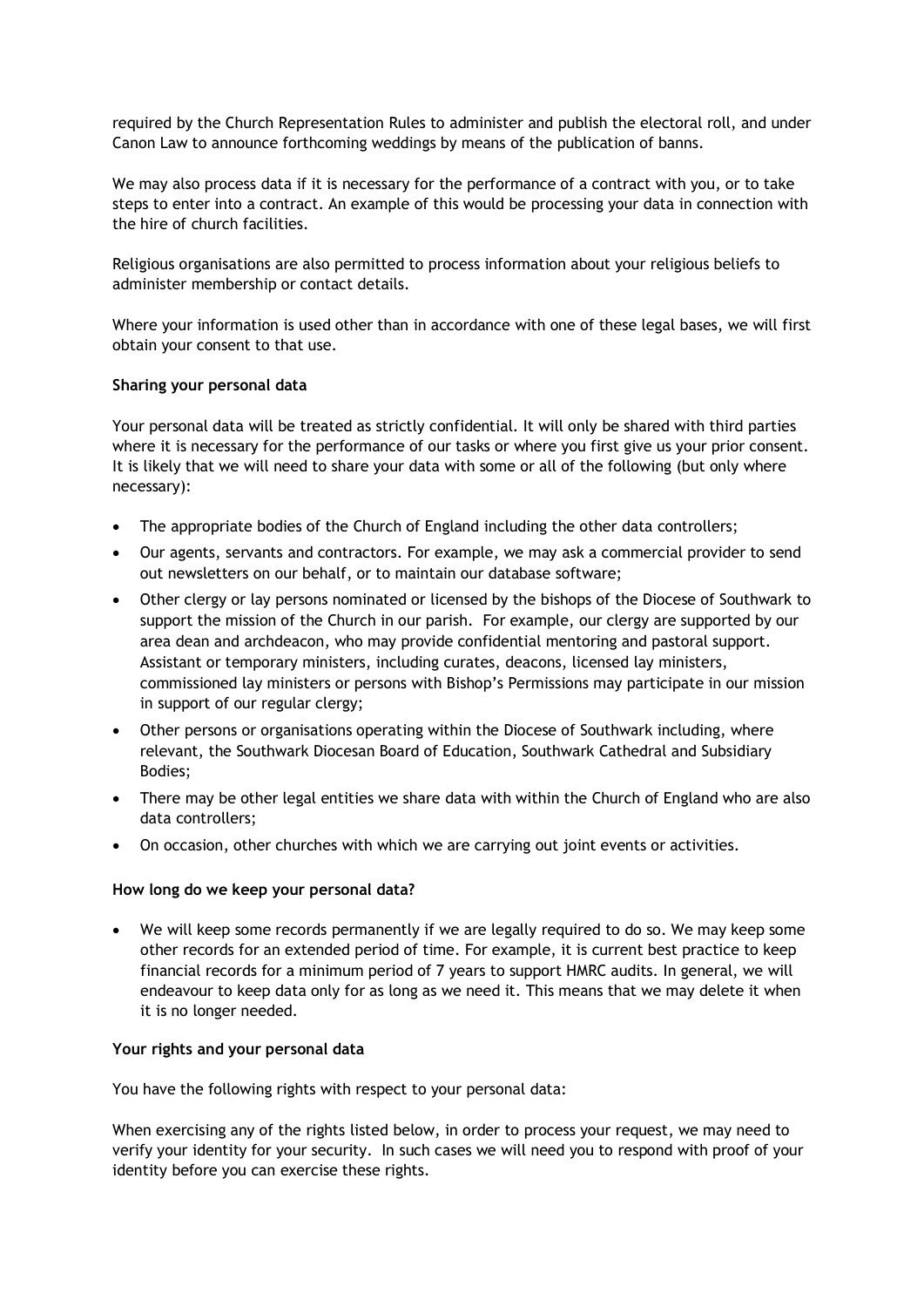- 1. The right to access information we hold on you
	- At any point you can contact us to request the information we hold on you as well as why we have that information, who has access to the information and where we obtained the information from. Once we have received your request we will respond within one month.
	- There are no fees or charges for the first request but additional requests for the same data may be subject to an administrative fee.
- 2. The right to correct and update the information we hold on you
	- If the data we hold on you is out of date, incomplete or incorrect, you can inform us and your data will be updated.
- 3. The right to have your information erased
	- If you feel that we should no longer be using your data or that we are illegally using your data, you can request that we erase the data we hold.
	- When we receive your request we will confirm whether the data has been deleted or the reason why it cannot be deleted (for example because we need it for our legitimate interests or regulatory purpose(s)).
- 4. The right to object to processing of your data
	- You have the right to request that we stop processing your data. Upon receiving the request we will contact you and let you know if we are able to comply or if we have legitimate grounds to continue to process your data. Even after you exercise your right to object, we may continue to hold your data to comply with your other rights or to bring or defend legal claims.
- 5. The right to data portability
	- You have the right to request that we transfer some of your data to another controller. We will comply with your request, where it is feasible to do so, within one month of receiving your request.
- 6. The right to withdraw your consent to the processing at any time for any processing of data to which consent was sought.
	- You can withdraw your consent easily by telephone, email, or by post (see Contact Details below).
- 7. The right to object to the processing of personal data where applicable.
- 8. The right to lodge a complaint with the Information Commissioner's Office.

## **Transfer of Data Abroad**

Any electronic personal data transferred to countries or territories outside the EEA will only be placed on systems complying with measures giving equivalent protection of personal rights either through international agreements or contracts approved by the European Union. Our website is also accessible from overseas so on occasion some personal data (for example in a newsletter) may be accessed from overseas.